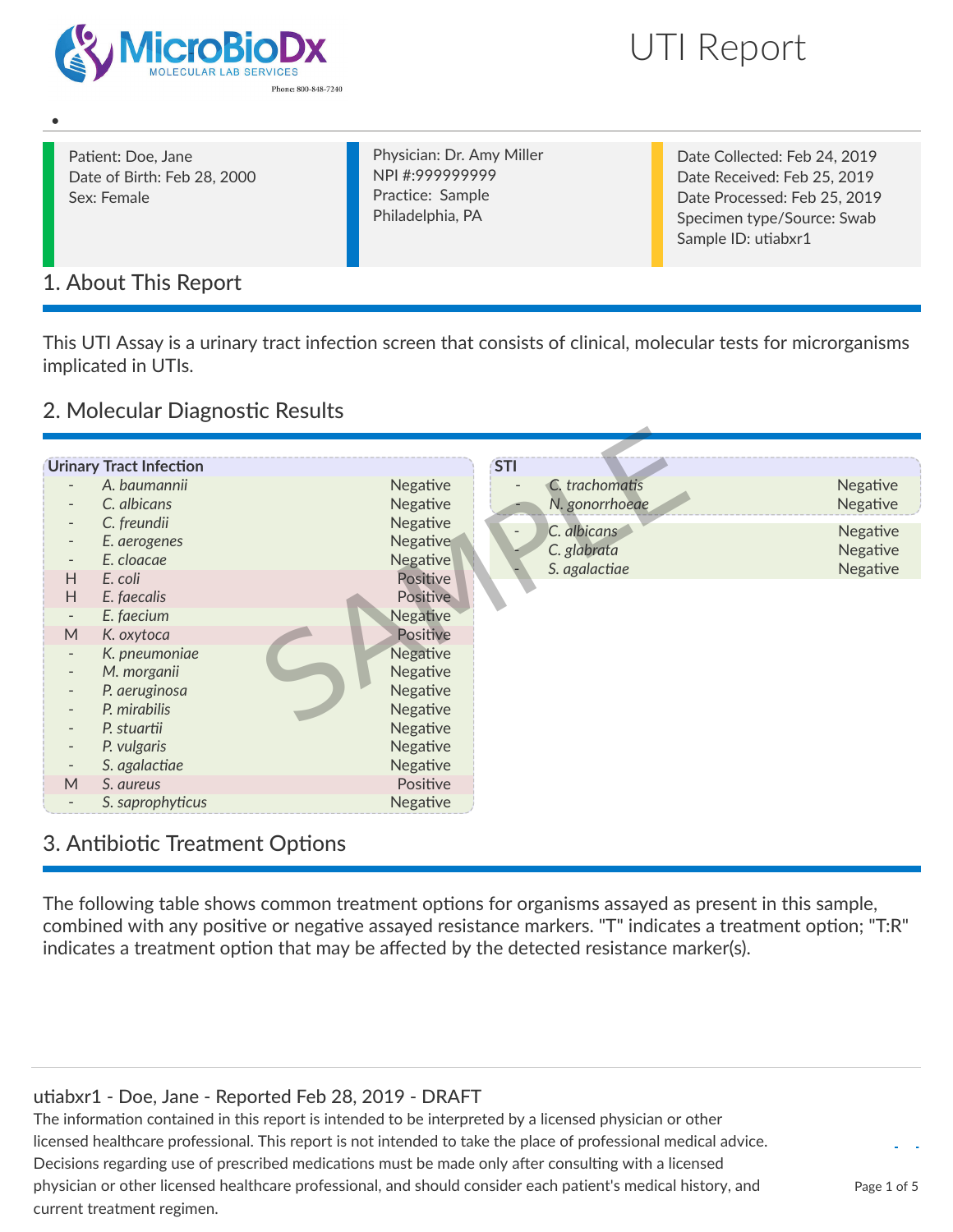|                                                  |                         |                         |   |   | Resistances<br>E coll E foecalis avroco avreus |
|--------------------------------------------------|-------------------------|-------------------------|---|---|------------------------------------------------|
| <b>Abundance</b>                                 | н                       |                         | M | M |                                                |
| † ceftriaxone<br>(AmpC)                          |                         | T:R                     |   |   | ampC                                           |
| fosfomycin<br>(Broad-spectrum antibiotic)        | S                       |                         |   |   | Not assayed                                    |
| ampicillin<br>(Extended-Spectrum-Beta lactam)    |                         | S                       |   | S | Not assayed                                    |
| amoxicillin<br>(Extended-Spectrum-Beta lactam)   |                         | S                       |   |   | Not assayed                                    |
| gentamicin<br>(Glycoside)                        | -                       | $\overline{\mathbf{S}}$ |   |   | Not assayed                                    |
| streptomycin<br>(Glycoside)                      |                         | S                       |   | S | Not assayed                                    |
| penicillin g<br>(Narrow-Spectrum-Beta lactam)    |                         |                         |   | S | Not assayed                                    |
| nitrofurantoin<br>(Nitrofurans)                  | S                       | S                       | S | S | Not assayed                                    |
| linezolid<br>(Oxazolidinone)                     | -                       | S                       |   |   | Not assayed                                    |
| daptomycin<br>(Peptide)                          |                         | $\overline{\mathbf{S}}$ |   |   | Not assayed                                    |
| trimethoprim<br>(Pyrimidines)                    | $\overline{\mathbf{S}}$ |                         |   |   | Not assayed                                    |
| ciprofloxacin<br>(Quinolone and fluoroquinolone) |                         |                         | S |   | <b>Negative</b>                                |
| levofloxacin<br>(Quinolone and fluoroquinolone)  |                         |                         | S |   | <b>Negative</b>                                |
| trimethoprim/sulfamethoxazole<br>(Sulfonamides)  | $\overline{\mathbf{S}}$ |                         | S |   | Not assayed                                    |
| tigecycline<br>(Tetracyclines)                   |                         | $\overline{\mathbf{S}}$ |   | S | Not assayed                                    |
| vancomycin<br>(Vancomycin)                       |                         | S                       |   | S | Negative                                       |

 $S =$  Consider alternate treatment due to detected resistance marker(s).

#### utiabxr1 - Doe, Jane - Reported Feb 28, 2019 - DRAFT

The information contained in this report is intended to be interpreted by a licensed physician or other licensed healthcare professional. This report is not intended to take the place of professional medical advice. Decisions regarding use of prescribed medications must be made only after consulting with a licensed physician or other licensed healthcare professional, and should consider each patient's medical history, and current treatment regimen.

Page 2 of 5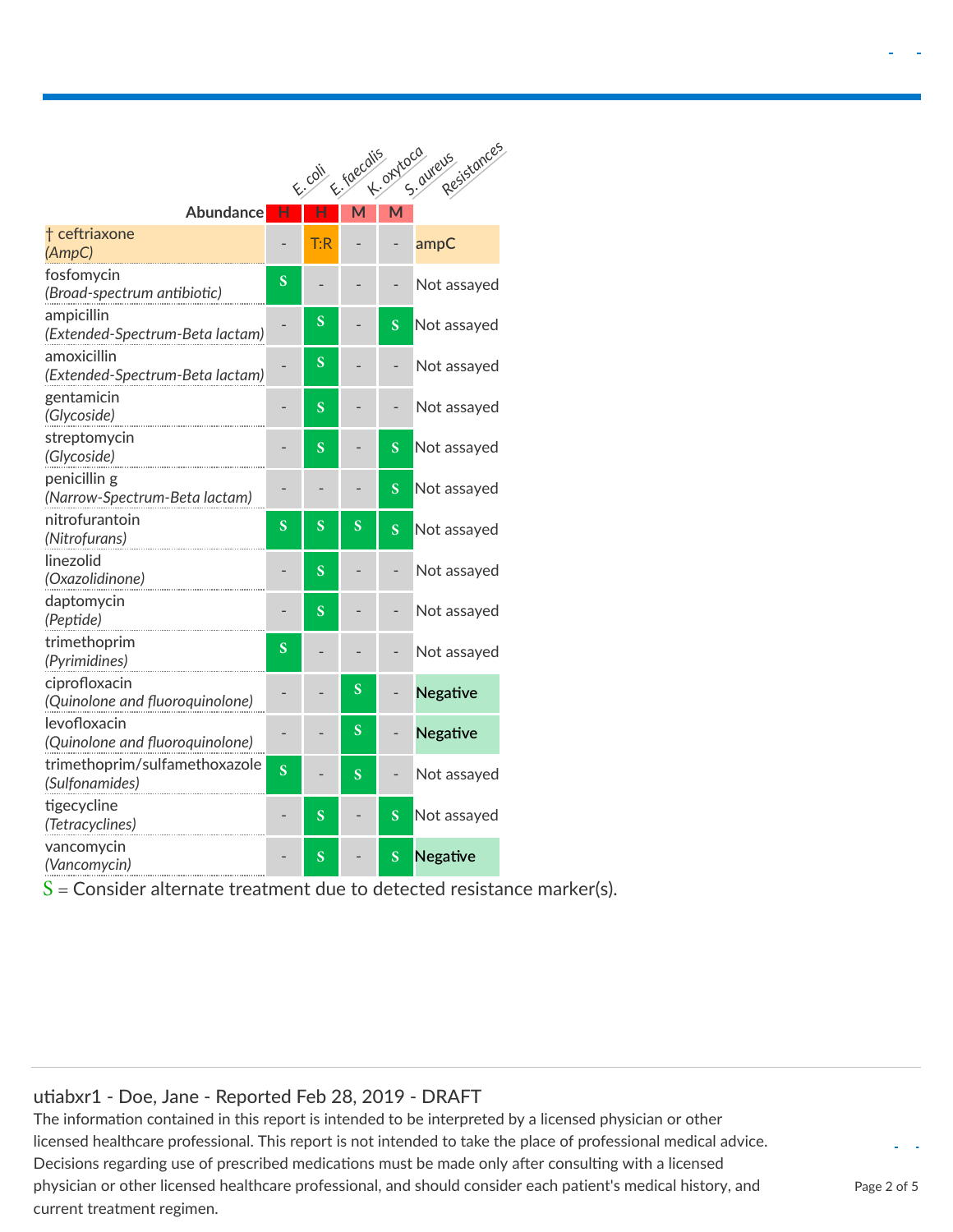

## **Antibiotic Resistance**

Assayed Resistance Markers





- *1. AmpC resistance*
- *2. Macrolide resistance*
- *3. Methicillin resistance*
- *4. tetracycline-resistant ribosomal protection protein*

#### utiabxr1 - Doe, Jane - Reported Feb 28, 2019 - DRAFT

The information contained in this report is intended to be interpreted by a licensed physician or other licensed healthcare professional. This report is not intended to take the place of professional medical advice. Decisions regarding use of prescribed medications must be made only after consulting with a licensed physician or other licensed healthcare professional, and should consider each patient's medical history, and current treatment regimen.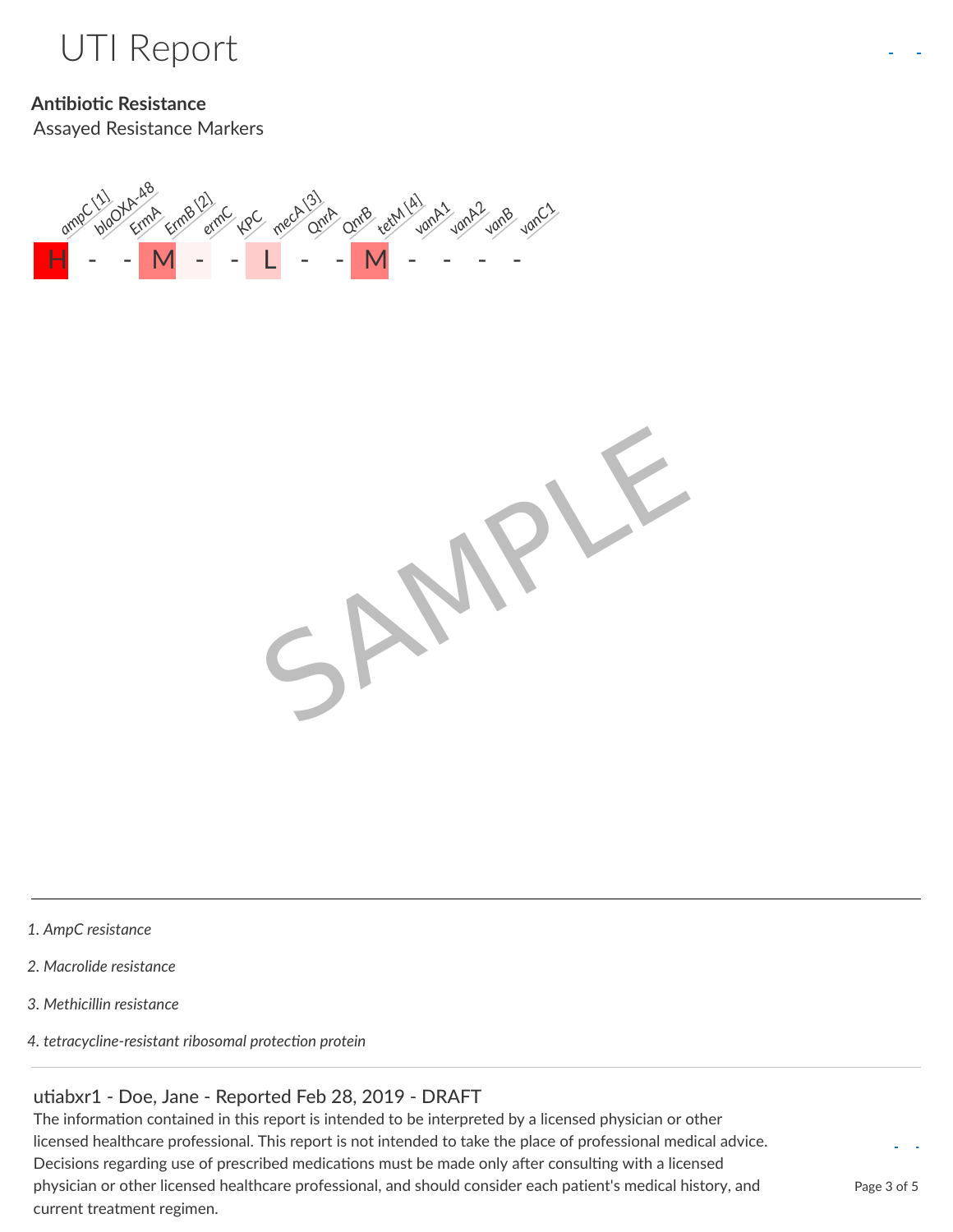# UTI Report

## 4. Microorganisms Tested

| Organism/Assay           |        | ctMean Presence        |
|--------------------------|--------|------------------------|
| A. baumannii             | N/A    | Not                    |
|                          |        | Detected               |
| ampC                     | 14.123 | Detected               |
| (AmpC resistance)        |        |                        |
| blaOXA-48                | N/A    | Not                    |
|                          |        | Detected               |
| Broad-range 16s          | 16.519 | Detected               |
| C. albicans              | N/A    | Not<br>Detected        |
| C. freundii              | N/A    | Not<br>Detected        |
| C. glabrata              | 29.501 | Not<br>Detected        |
| C. trachomatis           | N/A    | Not<br>Detected        |
| E. aerogenes             | N/A    | Not<br>Detected        |
| E. cloacae               | N/A    | Not                    |
|                          |        | Detected               |
| E. coli                  | 14.123 | Detected               |
| E. faecalis              | 14.123 | Detected               |
| E. faecium               | N/A    | Not<br>Detected        |
| ErmA                     | N/A    | <b>Not</b><br>Detected |
| <b>ErmB</b>              | 23.832 | Detected               |
| (Macrolide resistance)   |        |                        |
| ermC                     | 30.339 | Not                    |
|                          |        | Detected               |
| K. oxytoca               | 22.123 | Detected               |
| K. pneumoniae            | N/A    | Not                    |
|                          |        | Detected               |
| <b>KPC</b>               | N/A    | Not                    |
|                          |        | Detected               |
| M. morganii              | N/A    | Not                    |
|                          |        | Detected               |
| mecA                     | 29.193 | Detected               |
| (Methicillin resistance) |        |                        |
| N. gonorrhoeae           | N/A    | Not                    |
|                          |        | Detected               |
| P. aeruginosa            | N/A    | Not                    |
|                          |        | Detected               |
| P. mirabilis             | N/A    | Not                    |
|                          |        | Detected               |
| P. stuartii              | N/A    | Not                    |
|                          |        | Detected               |
| P. vulgaris              | N/A    | Not<br>Detected        |
| QnrA                     | N/A    | Not                    |
|                          |        |                        |

### utiabxr1 - Doe, Jane - Reported Feb 28, 2019 - DRAFT

The information contained in this report is intended to be interpreted by a licensed physician or other licensed healthcare professional. This report is not intended to take the place of professional medical advice. Decisions regarding use of prescribed medications must be made only after consulting with a licensed physician or other licensed healthcare professional, and should consider each patient's medical history, and current treatment regimen.